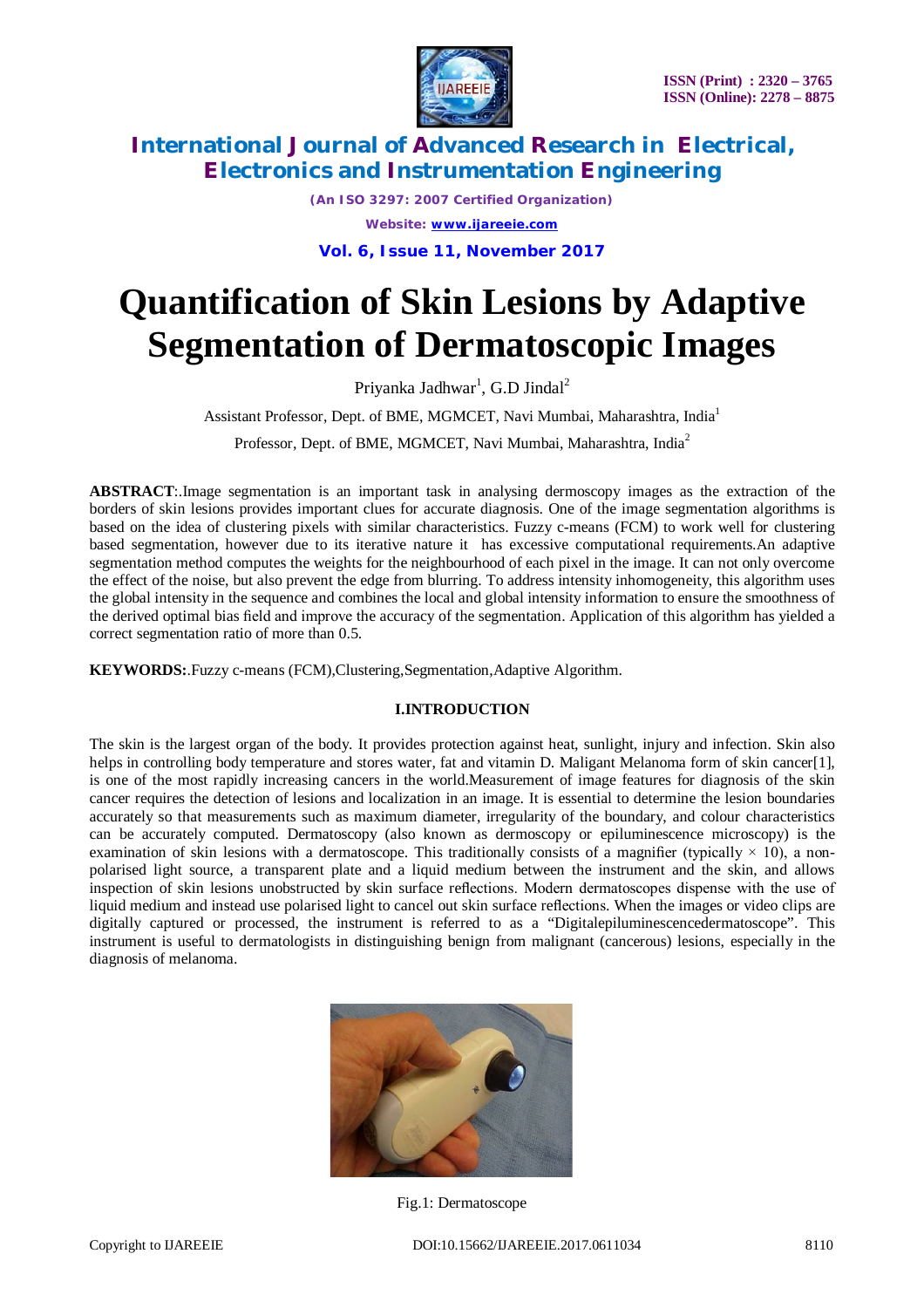

*(An ISO 3297: 2007 Certified Organization)*

*Website: [www.ijareeie.com](http://www.ijareeie.com)*

#### **Vol. 6, Issue 11, November 2017**

Image segmentation helps us analyse dermatoscopic images as border of skin lesions get highlighted. Conventionally Fuzzy c-means (FCM) is employed for such purpose. However ,it has excessive computational requirements. Hongbao Cao [17] has developed Adaptive fuzzy c-means algorithm for segmentation of multiflex fluorescence in situ hyberdization (M-FISH) images and shown improved classification of chromosomes. This approach has been used for dermatoscopic images for achieving higher segmentation ratio . The development is briefly described in this paper.

#### **II. ADAPTIVE FCM ALGORITHM**

The image is first corrected to remove intensity inhomogeneity. This correction is then followed by a standard segmentation algorithm that assumes absence of inhomogeneity . An adaptive fuzzy c-means algorithm has been then used for segmentation and classification.



Fig.2: Flowchart for the Adaptive FCM algorithm

Fig 2. Shows flowchart for the Adaptive FCM algorithm used in this work. Input images from dermatoscope is preprossed by median filtering for removing hair, noise and unwanted artifacts . It is then segmented using invented approach and correct segmentation ratio is obtained. The pre-processed image then segmented using AFCM. Membership function,new centroids, new gain field etc are computed using equations described Hongbao Cao[17]. The final image is then preprocessed for CSR estimation.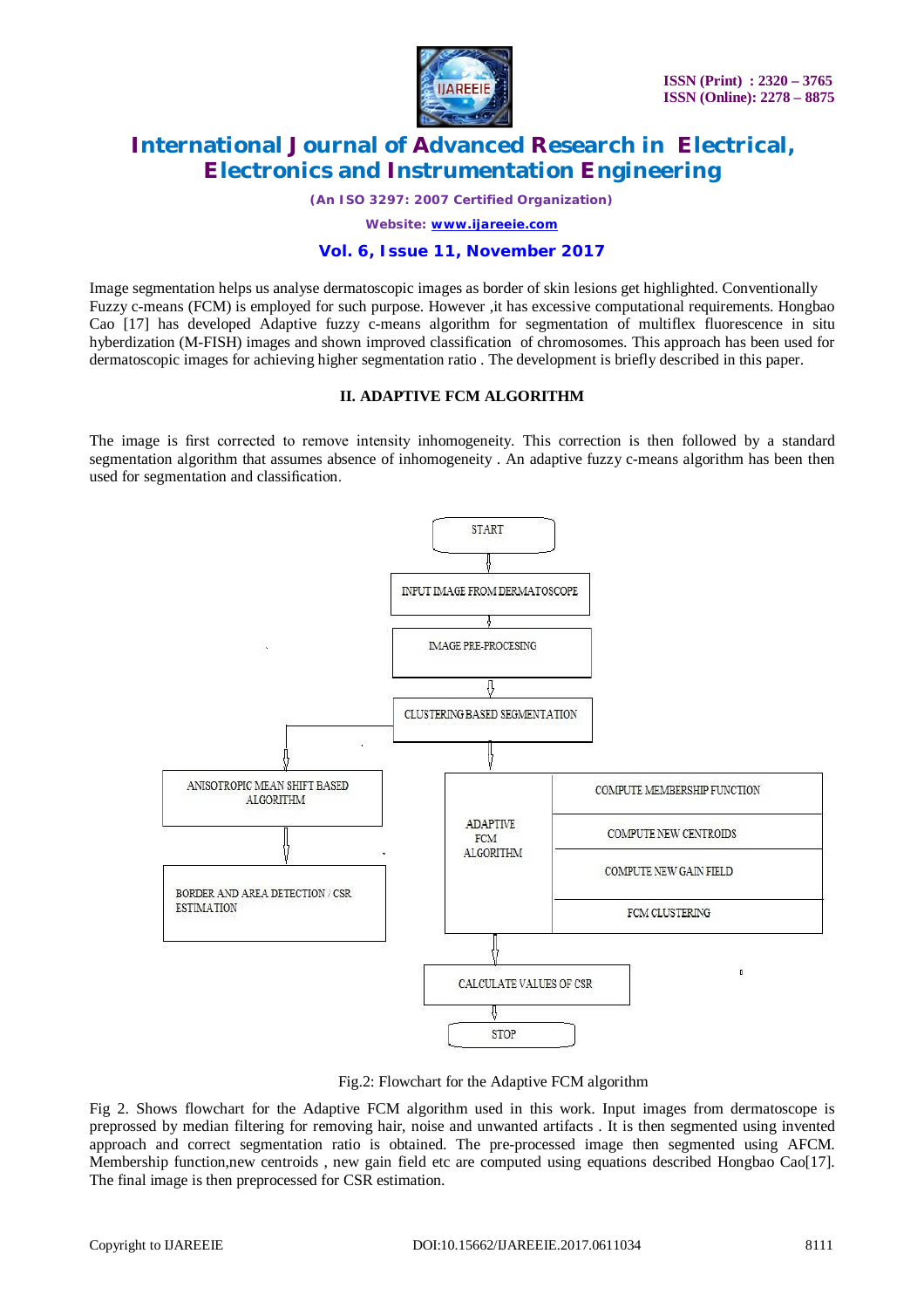

*(An ISO 3297: 2007 Certified Organization) Website: [www.ijareeie.com](http://www.ijareeie.com)* **Vol. 6, Issue 11, November 2017**

Original









Fig.3: Pre-segmented and AFCM segmented images of two lesions, left side is original image ; right side is AFCM segmented image.

### **III. RESULT AND DISCUSSION**

Fig.3 shows segmentation of dermoscopy images by the use of AFCM followed the steps, The performance of the segmentation is evaluated with the correct segmented rate (CSR), which is as follows:

$$
CSR = \frac{\text{pixels correctly segmented}}{\text{total pixels}} \dots \tag{4}
$$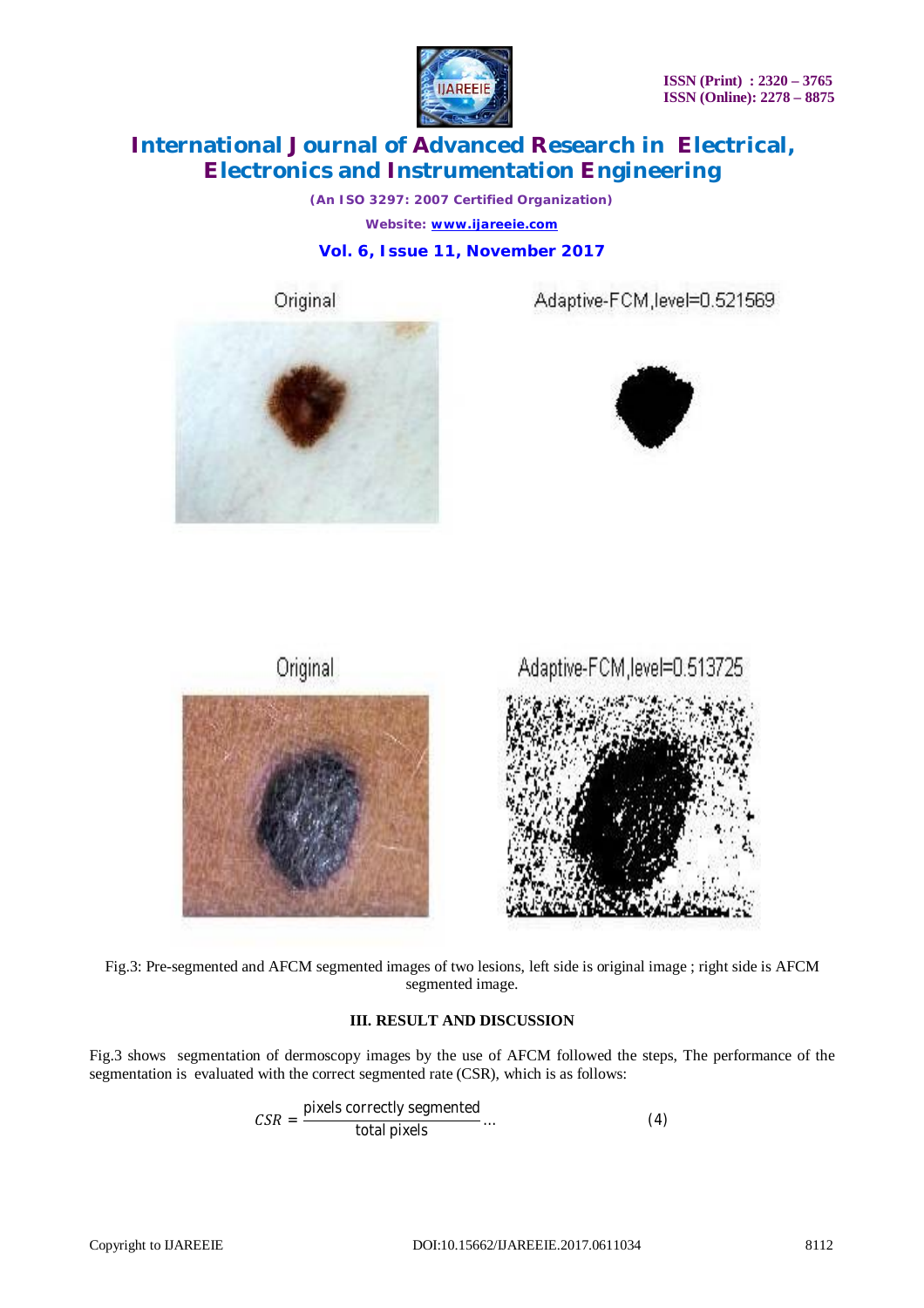

*(An ISO 3297: 2007 Certified Organization)*

*Website: [www.ijareeie.com](http://www.ijareeie.com)*

### **Vol. 6, Issue 11, November 2017**

| <b>Images</b> | <b>CDR</b> values<br>bv<br>Anisotropic<br>algorithm | <b>CDR</b> values<br><b>By AFCM</b> |
|---------------|-----------------------------------------------------|-------------------------------------|
| Image 1       | 0.484314                                            | 0.521569                            |
| Image 2       | 0.390196                                            | 0.560784                            |
| Image 3       | 0.381857                                            | 0.513725                            |
| Image 4       | 0.410417                                            | 0.545098                            |
| Image 5       | 0.358824                                            | 0.521569                            |
| Image 6       | 0.523529                                            | 0.654902                            |
| Image 7       | 0.374510                                            | 0.501961                            |
| Image 8       | 0.421569                                            | 0.568627                            |
| Image 9       | 0.472549                                            | 0.639216                            |
| Image 10      | 0.4333                                              | 0.582353                            |
| Image 11      | 0.398039                                            | 0.584314                            |
| Image 12      | 0.437255                                            | 0.592609                            |

#### **Table I**

Table I gives the CSR values of corrected segmentation of AFCM and Anisotropic algorithm for 12 dermatoscopic images. As can be seen from the table the CSR implies from 0.358824 to 0.59.

### **IV. CONCLUSION**

The fuzzy segmentation of dermoscopic images that have been corrupted by intensity inhomogeneity and noise. We have use adaptive method to compute the weights for the neighbourhood of each pixel in the image. This adaptive method not only overcome the effect of the noise but also prevent the edge from blurring. Method converges iterations within 20 seconds in comparison to FCM which consumed minutes. The CSR shows segmentation improve from 0.358824 to 0.59.

### **V. ACKNOWLEDGMENTS**

I am thankful to Dr. S K Narayankhedkar, Principal, MGMCET Navi Mumbai,India, for encouragement right through the work.I am thankful to HOD Dr. Sandhya Agarwal of BME department for her guidance and support. I am also thankful to Dr.Phad, Dermatologist Saraswati Hospital , Ambajogai for providing dermoscopic images.

#### **REFERENCES**

[1] A. Jemal, R. Siegel, E. Ward, Y. Hao, J. Xu, T. Murray, and M. Thun , " Cancer statistics, 2008 ", vol. 58, no.2, pp. 71-96, 2008.

[2] X. Xiong, K. Chan, and K. Tan, " Similarity-driven cluster merging method for unsupervised fuzzy clustering," in Proc. 20th Conf. Uncertainty in Artificial Intelligence, Arlington , pp. 611-618, 2004.

[3] G. Argenziano, H. Soyer, and V. De Giorgi, Dermoscopy : A Tutorial. Milan, Italy: EDRE Medical Publishing New Media, 2002.